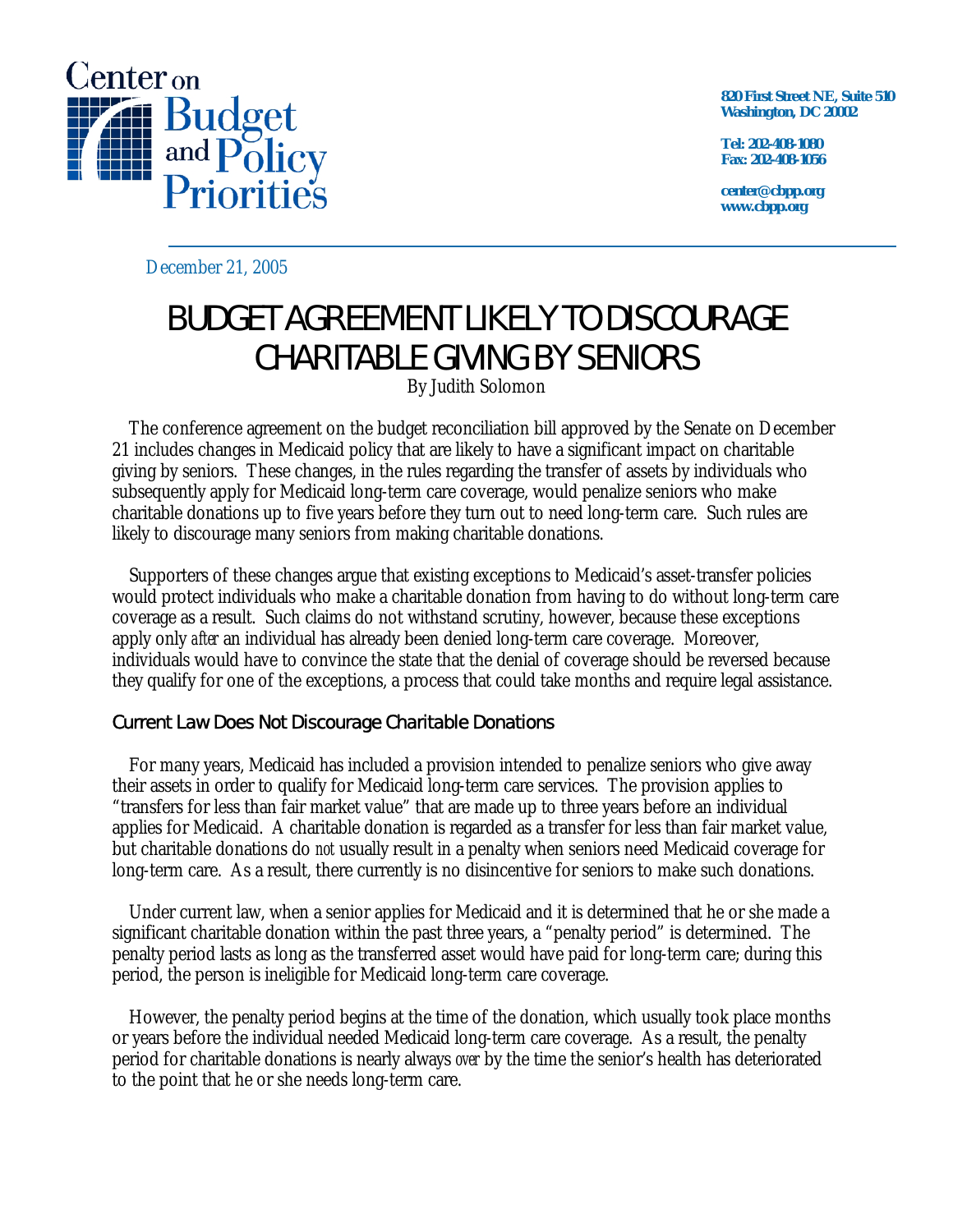## Budget Bill Would Make Major Changes in Asset Transfer Rules

The conference agreement would change these rules in two key ways:

- The "look-back" period, or the period examined to determine whether wrongful transfers have occurred, would be lengthened from three to five years.
- More important, the penalty period no longer would begin at the time that the transfer was made; instead, it would start at the time the individual applied for long-term care coverage. *As a result, individuals would be disqualified from coverage at the very time they needed it.*

 For example, suppose a senior has made a charitable donation of \$10,000, and turns out three years later to need long-term care. If the average cost of long-term care is \$5,000 a month, a twomonth penalty would result (\$10,000 divided by \$5,000). Under current law, the penalty period would begin at the time the transfer was made, so the penalty would be over — and would have no impact — when the individual subsequently needed long-term-care coverage. Under the conference agreement, by contrast, the penalty period would begin at the very time the senior needed long-term care and would make him or her ineligible for care for two months.

*Once this change is understood, it is likely that financial advisors and other trusted individuals will advise many seniors — especially those nearing an age when their health could begin to deteriorate — to refrain from making significant charitable donations*, in order to avoid being left without the means to take care of their future health care needs. Ultimately, charitable contributions could decline significantly.

## Exceptions to These Rules Would Not Protect Seniors Who Make Charitable Donations

 Some proponents of the changes argue that the changes would not discourage seniors from making charitable donations, because seniors who transferred assets for a purpose other than qualifying for Medicaid would not be penalized. They also argue that seniors would be protected if they could show they would suffer an "undue hardship" if they could not receive Medicaid coverage for long-term care services, regardless of the purpose of the transfer. These claims, however, are based on a misunderstanding of the current asset-transfer provisions.

 Current law does allow for an exception if individuals can show either that the transfer was exclusively for a non-Medicaid purpose or that they would suffer undue hardship if they could not receive Medicaid long-term care coverage. However, neither exception would overcome the deterrent to charitable giving raised by the new changes in asset-transfer policies, because the exceptions would come into play only *after* long-term care coverage had already been denied.

 Even then, an individual would need to protest that denial and succeed in getting the denial reversed on the basis of one of these exceptions. In many instances, deteriorating physical or mental health could make it difficult for individuals to participate in this process and demonstrate to the state the purpose of an asset transfer they made several years earlier. (After all, deteriorating health is the reason someone needs long-term care in the first place.) Elder law attorneys confirm that they would not advise seniors who are considering any transfer of assets, including charitable donations, to assume that they would succeed in obtaining an exemption.